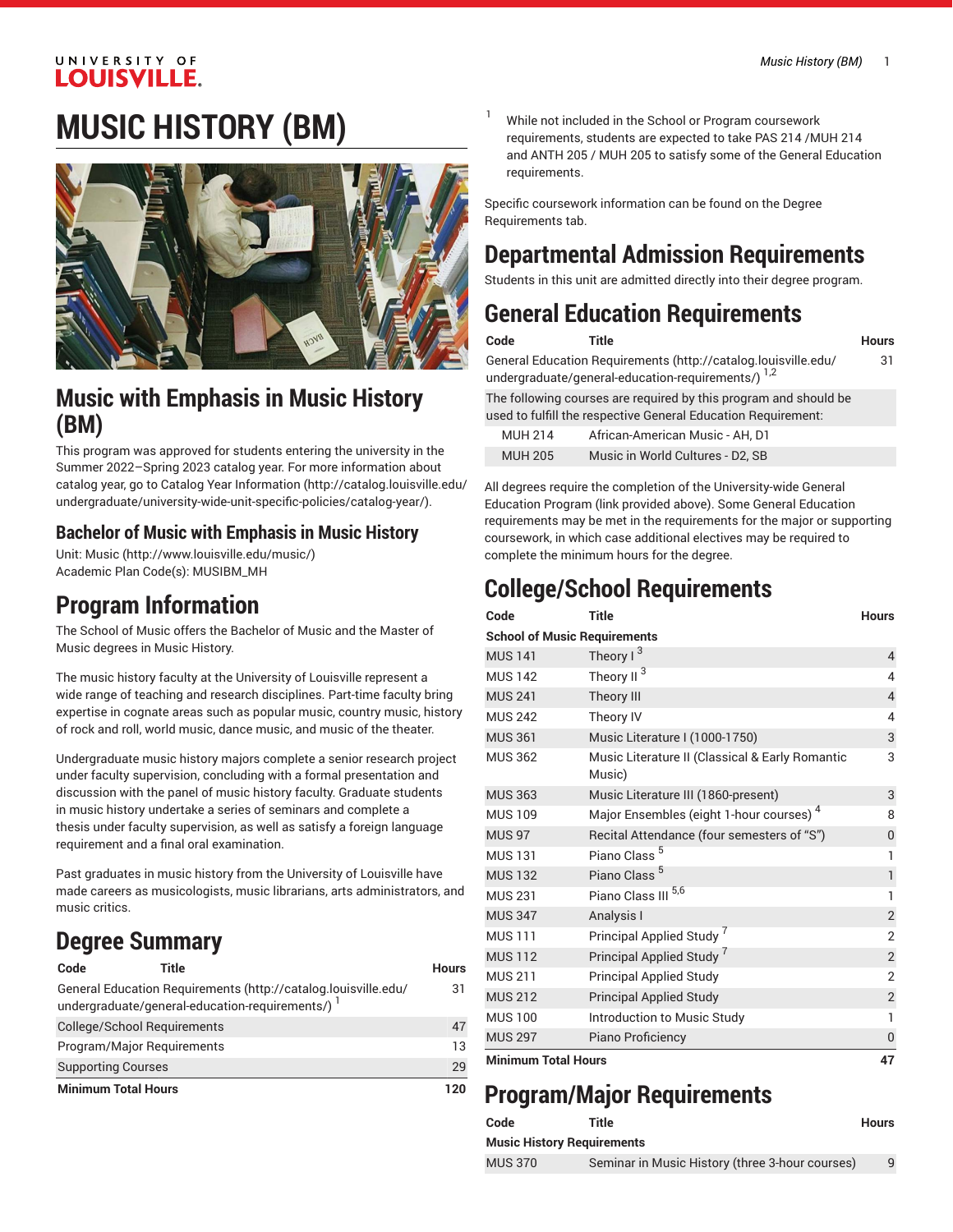### UNIVERSITY OF **LOUISVILLE.**

| <b>MUS 499</b>                          | Senior Research Paper/Project - CUE (CUE) 8 | 4              |
|-----------------------------------------|---------------------------------------------|----------------|
| <b>Minimum Total Hours</b>              |                                             | 13             |
| Code                                    | Title                                       | <b>Hours</b>   |
| <b>Supporting Courses</b>               |                                             |                |
| <b>MUS 348</b>                          | Analysis II                                 | $\overline{2}$ |
| <b>Advanced Theory</b>                  |                                             |                |
|                                         | Select one of the following sequences:      | $\overline{4}$ |
| Sequence One:                           |                                             |                |
| <b>MUS 145</b>                          | <b>Secondary Composition</b>                |                |
| <b>MUS 146</b>                          | <b>Secondary Composition</b>                |                |
| Sequence Two:                           |                                             |                |
| <b>MUS 345</b>                          | <b>Orchestral Scoring</b>                   |                |
| <b>MUS 346</b>                          | <b>Band/Choral Scoring</b>                  |                |
| Sequence Three:                         |                                             |                |
| <b>MUS 547</b>                          | <b>Chromatic Harmony and Analysis</b>       |                |
| <b>MUS 548</b>                          | Post-Tonal Theory and Analysis              |                |
| <b>MUS 549</b>                          | Renaissance Counterpoint                    | 2              |
| <b>MUS 550</b>                          | <b>Baroque Counterpoint</b>                 | $\overline{2}$ |
| <b>MUS 359</b>                          | Conducting I                                | $\overline{2}$ |
| <b>MUS 311</b>                          | <b>Principal Applied Study</b>              | $\overline{2}$ |
| <b>MUS 312</b>                          | <b>Principal Applied Study</b>              | $\overline{2}$ |
| <b>MUS 411</b>                          | <b>Principal Applied Study</b>              | $\overline{2}$ |
| <b>MUS 412</b>                          | <b>Principal Applied Study</b>              | $\mathbf{2}$   |
| General or Music Electives <sup>9</sup> |                                             | 5              |
| <b>GER 121</b>                          | German Language and Culture I               | $\overline{4}$ |
| <b>Minimum Total Hours</b>              |                                             | 29             |

#### **Upper Division Assessment**

All students enrolled in a music degree program will be reviewed at the approximate midpoint of the selected program in order for students to achieve Upper Division status. Students must meet the standards of this review to register for 400-level courses in music. Both the elements and standards of the review are established by the faculty and include credit for MUS 242 Theory IV or Analysis (MUS 347 for BA General; MUS 349 for BA Jazz Studies, MUS 350 for BA Music & New Media); MUS 361 Music Literature I; 4 semesters of Applied Instrument at the course numbers required for the degree; Piano Proficiency Examination; MUS 97 Recital Attendance, with a grade of S for 4 semesters; Ensemble participation; cumulative 2.5 GPA (good standing); minimum of 48 credit hours completed; pass ENGL 101 or ENGL 105; and 3 additional General Education/Cardinal Core courses.

Additional specific elements and standards appropriate to specific degree programs in jazz studies (including jazz performance, music education and music therapy with tracks in jazz studies, and the BA in jazz studies)s, music composition, music education, music history, instrumental and vocal performance, pedagogy, music theory, and music therapy are required of students in order to achieve Upper Division status and to continue in the degree program. Specific degree requirements are determined by the concentration and area faculties and are outlined in the *Undergraduate Student Handbook*.

| Code |                              | <b>Culminating Undergraduate Experience (Graduation requirement)</b>                                                                                                                                                                                                                                                                                                                                                                                           |  |
|------|------------------------------|----------------------------------------------------------------------------------------------------------------------------------------------------------------------------------------------------------------------------------------------------------------------------------------------------------------------------------------------------------------------------------------------------------------------------------------------------------------|--|
|      |                              | Requirement fulfilled by completing:                                                                                                                                                                                                                                                                                                                                                                                                                           |  |
|      | <b>MUS 499</b>               | Senior Research Paper/Project - CUE                                                                                                                                                                                                                                                                                                                                                                                                                            |  |
|      |                              |                                                                                                                                                                                                                                                                                                                                                                                                                                                                |  |
| 1    |                              | Students are required to take MUH 214 African-American Music - AH,<br>D1 and MUH 205 Music in World Cultures - D2, SB.                                                                                                                                                                                                                                                                                                                                         |  |
| 2    | MUH 214.                     | MUH courses will not be accepted as music electives or cardinal core<br>courses with the exception of ANTH 205/MUH 205 and PAS 214/                                                                                                                                                                                                                                                                                                                            |  |
| 3    |                              | Students who do not pass the computer-based Fundamentals<br>Test prior to the beginning of the fall semester are required to<br>enroll in MUS 91 Fundamentals of Music I for 0 credit concurrently<br>with MUS 141 Theory I. Students who do not pass MUS 141, and<br>students who enter the School of Music in January and do not<br>place into MUS 142, must enroll in MUS 92 for the spring semester.<br>Credits for MUS 92 do not count toward the degree. |  |
| 4    | audition.                    | Strings take section 01, others solely dependent on the ensemble                                                                                                                                                                                                                                                                                                                                                                                               |  |
| 5    |                              | If the applied principal is piano, Piano Class is replaced with 3                                                                                                                                                                                                                                                                                                                                                                                              |  |
|      |                              | hours of music electives. For students with a piano background,                                                                                                                                                                                                                                                                                                                                                                                                |  |
|      |                              | three semesters of Secondary Piano (MUS 121-MUS 221) may be                                                                                                                                                                                                                                                                                                                                                                                                    |  |
| 6    | substituted for Piano Class. |                                                                                                                                                                                                                                                                                                                                                                                                                                                                |  |
|      |                              | Students will take the Piano Proficiency Examination at the end                                                                                                                                                                                                                                                                                                                                                                                                |  |
|      |                              | of MUS 231. Any student not completing the Piano Proficiency                                                                                                                                                                                                                                                                                                                                                                                                   |  |
|      |                              | Examination will be required to take MUS 232 until the proficiency<br>exam requirement is complete. Students must be enrolled                                                                                                                                                                                                                                                                                                                                  |  |
|      |                              | continuously in Piano Class until their requirement has been                                                                                                                                                                                                                                                                                                                                                                                                   |  |
|      |                              | completed. Those who pass the Piano Proficiency Examination                                                                                                                                                                                                                                                                                                                                                                                                    |  |
|      |                              | before the end of the third semester of Piano Class may replace                                                                                                                                                                                                                                                                                                                                                                                                |  |
|      |                              | the requirement with electives or with secondary piano if faculty                                                                                                                                                                                                                                                                                                                                                                                              |  |
|      |                              | load permits. Entering students who have a background in piano                                                                                                                                                                                                                                                                                                                                                                                                 |  |
|      |                              | may register for MUS 297 Piano Proficiency for one semester with<br>approval of the Keyboard Area.                                                                                                                                                                                                                                                                                                                                                             |  |
| 7    |                              | If the applied principal is voice, 2 hours of Diction                                                                                                                                                                                                                                                                                                                                                                                                          |  |
|      |                              | (MUS 123-MUS 124) are required in addition to the 16 hours of voice.                                                                                                                                                                                                                                                                                                                                                                                           |  |
| 8    | or 1 semester at 4 credits.  | Students may enroll for either 2 semesters at 2 credits per semester                                                                                                                                                                                                                                                                                                                                                                                           |  |
| 9    |                              | Electives to be determined in consultation with the program advisor.                                                                                                                                                                                                                                                                                                                                                                                           |  |
|      |                              | Students are strongly encouraged to include 1 credit hour of minor                                                                                                                                                                                                                                                                                                                                                                                             |  |
|      |                              | ensemble where appropriate. Music electives in any Bachelor of                                                                                                                                                                                                                                                                                                                                                                                                 |  |
|      |                              | Music degree should be chosen from courses in Music History, Music                                                                                                                                                                                                                                                                                                                                                                                             |  |
|      |                              | Theory/Composition, Music Education, Music Literature, Music                                                                                                                                                                                                                                                                                                                                                                                                   |  |
|      |                              | Pedagogy, Music Therapy, Jazz, a secondary applied area, or a non-                                                                                                                                                                                                                                                                                                                                                                                             |  |
|      |                              | required ensemble. Courses beyond the degree requirement in the                                                                                                                                                                                                                                                                                                                                                                                                |  |
|      |                              | student's major applied area or in the required major ensemble(s)                                                                                                                                                                                                                                                                                                                                                                                              |  |
|      |                              | are not appropriate. MUH courses will not be accepted as music                                                                                                                                                                                                                                                                                                                                                                                                 |  |

### **Flight Plan**

| Course         | <b>Title</b>                   | <b>Hours</b>   |
|----------------|--------------------------------|----------------|
| Year 1         |                                |                |
| Fall           |                                |                |
| <b>MUS 100</b> | Introduction to Music Study    |                |
| <b>MUS111</b>  | <b>Principal Applied Study</b> | $\overline{2}$ |
| <b>MUS 109</b> | Major Ensembles                |                |
| <b>MUS 141</b> | Theory I                       | 4              |
| <b>MUS 97</b>  | <b>Recital Attendance</b>      | 0              |

electives. School of Music students may count up to two one-hour Physical Education courses toward the general elective requirement.